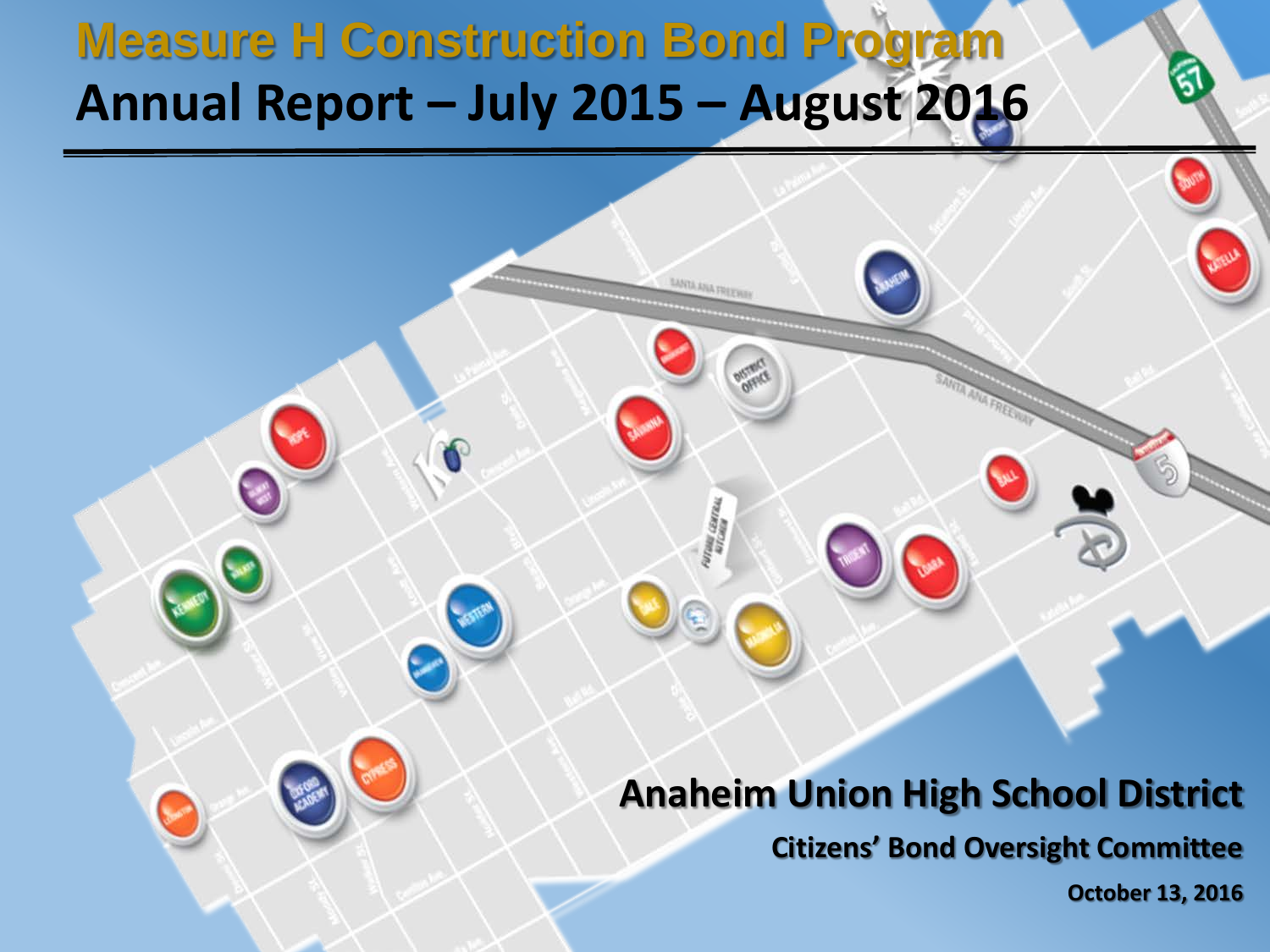

# Table of Contents

|                                      | 7-8 |
|--------------------------------------|-----|
| <b>Measure H Expenditure Summary</b> |     |
|                                      |     |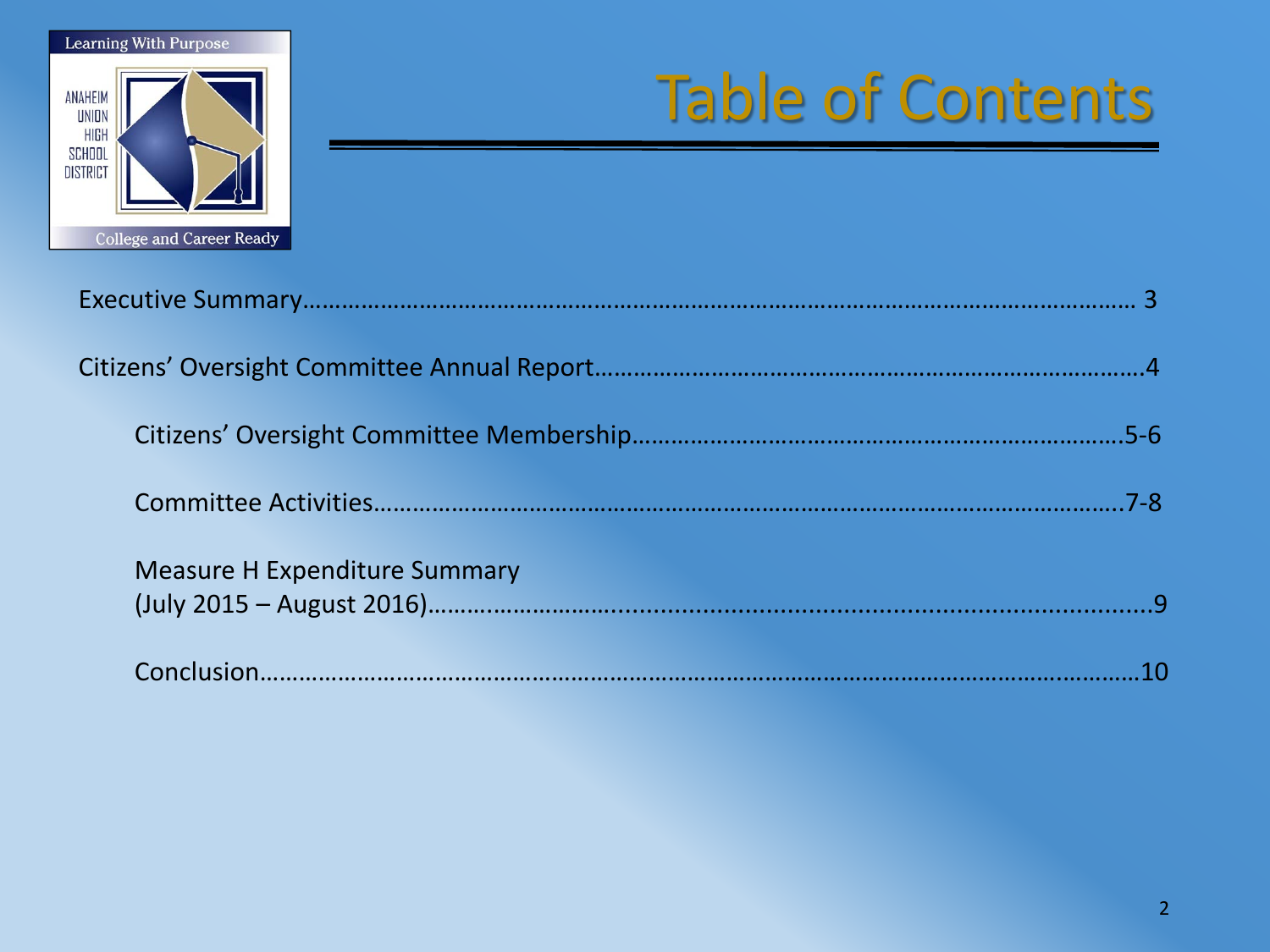

### Executive Summary

The following is a summary of the Committee's activities from July 2015 through August 2016.

The Committee met seven times throughout the year and made a site visit to the Katella High School. The Committee met on the following dates.

- July 15, 2015
- August 18, 2015
- November 12, 2015
- February 9, 2016
- May 19, 2016
- August 18, 2016

We received an overview of the Board approved July 2014 Facilities Master Plan.

On February 9, 2016, we received and reviewed the Financial and Performance Audit for the year ending June 30, 2015 that was prepared by Vavrinek, Trine, Day & Co. LLP.

We received and reviewed the Anaheim Union High School District (Orange County, California) General Obligation Bonds, Election of 2014, Series 2015 expenditure reports and received regular design, and construction project updates for the current Measure H projects.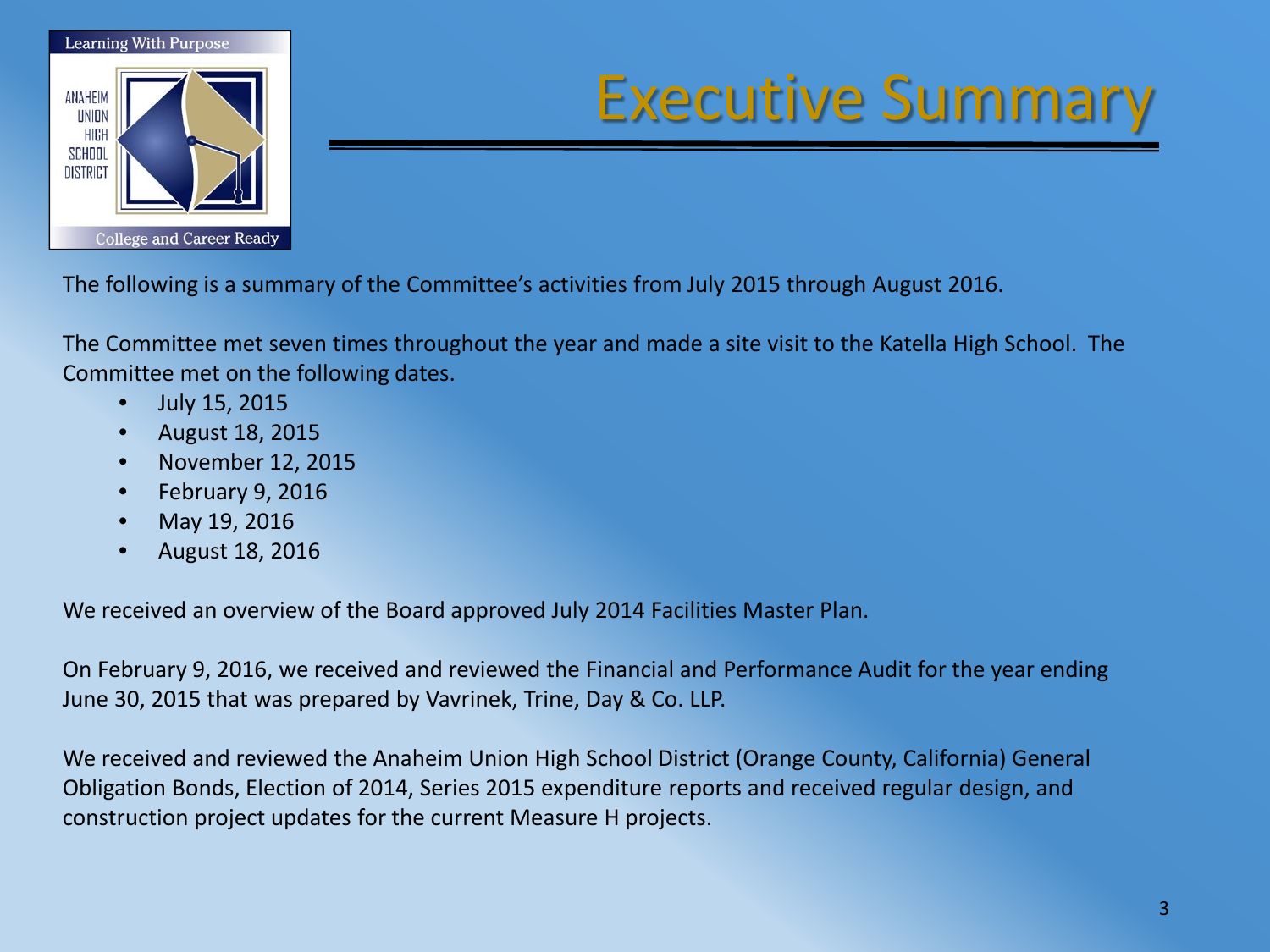

Based on our review of the Financial and Performance Audit Report dated June 30, 2015, project updates, expenditure reports and site visit, we are confident the AUHSD is expending the bond proceeds only for the purposes as set forth in the Measure H Bond Program and not for other purposes. We are satisfied with efforts being made to complete all projects as planned and in a cost-effective manner, and will continue to diligently monitor those efforts.

The Anaheim Union High School District Board of Education established the Citizens' Oversight Committee (COC) by Resolution No. 2014/15-B-02. The Committee is established under the guidelines of Measure H Bond election. Measure H was approved by the voters on November 4, 2014 and authorized the issuance of \$249,000,000 in general obligation bonds for capital improvement projects throughout the District.

#### Purpose

The purpose of the COC is to inform the public at least annually in public session concerning the expenditure of bond proceeds as approved by the voters on November 4, 2014. Bond proceeds may be expended only on capital improvement projects as defined by Exhibit B of Resolution No. 2014/15-B-02.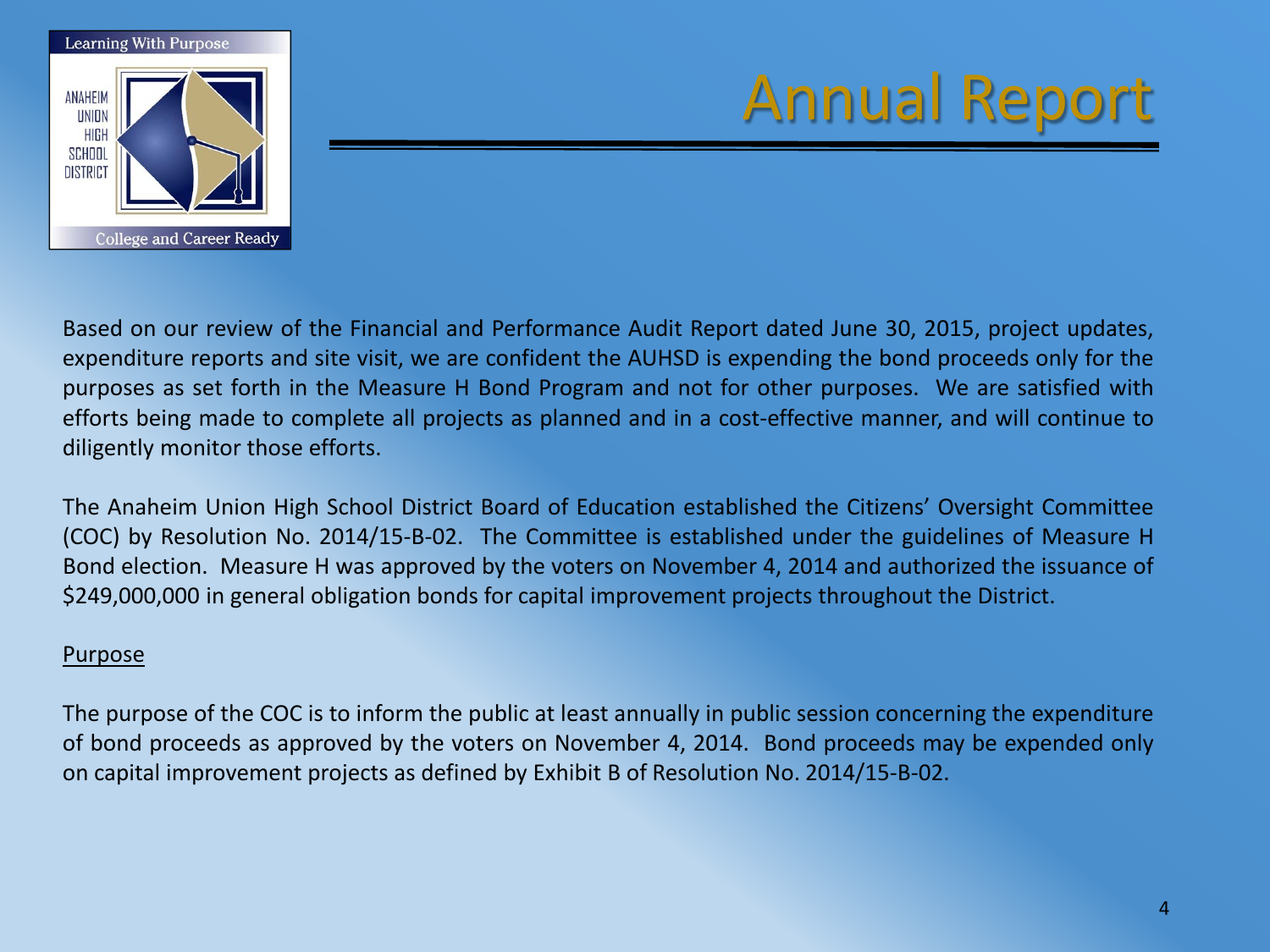

#### **Membership**

| <b>Name</b>                              | <b>Representative Group</b>                                 | <b>Appointment Date</b> | <b>Term Completion</b> |
|------------------------------------------|-------------------------------------------------------------|-------------------------|------------------------|
| <b>Carolyn Cavecche</b><br>(Chairperson) | Member Active in a Bonafide<br><b>Taxpayer Organization</b> | March 10, 2015          | March 10, 2017         |
| <b>Steve Hwangbo</b>                     | Parent                                                      | March 10, 2015          | March 10, 2017         |
| Larry Larsen                             | <b>Member Active in a Senior</b><br>Citizens' Organization  | May 29, 2014            | May 29, 2016           |
| <b>Robert Nelson</b>                     | <b>Parent and PTA Member</b>                                | March 10, 2015          | March 10, 2017         |
| <b>Patricia Rich</b>                     | <b>Member At-Large</b>                                      | May 29, 2014            | May 29, 2016           |
| <b>Rick Tkach</b>                        | Parent                                                      | March 10, 2015          | March 10, 2017         |
| <b>Alan Walker</b>                       | <b>Member Active in a Business</b><br>Organization          | May 29, 2014            | May 29, 2016           |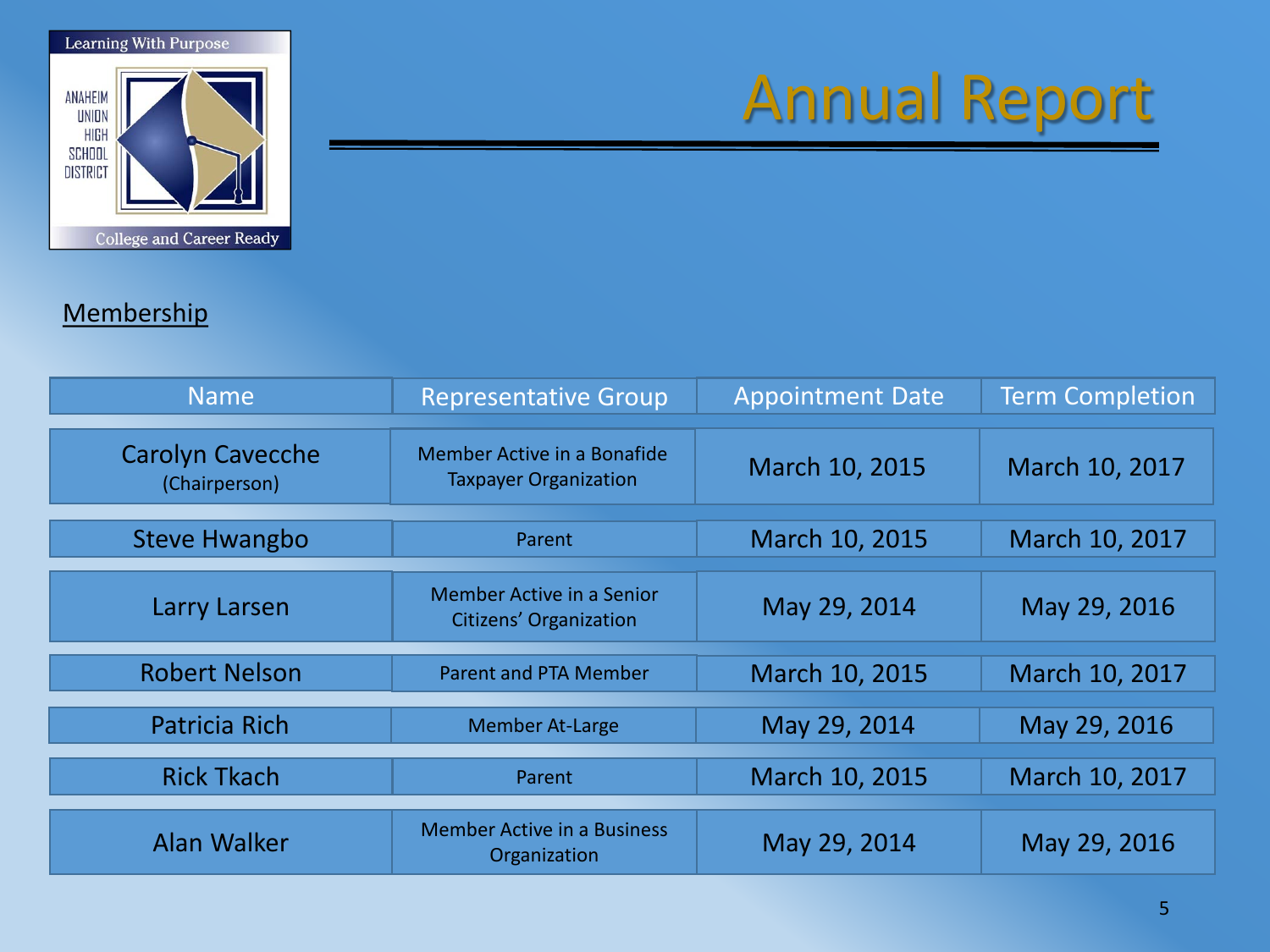

#### Removed Members

| <b>Name</b>            | <b>Representative Group</b> | <b>Appointment Date</b> | <b>Removed by BOT</b> |
|------------------------|-----------------------------|-------------------------|-----------------------|
| <b>Jesse Cervantes</b> | <b>Member At-Large</b>      | March 10, 2015          | Sept. 8, 2016         |
| Claudia Perez          | <b>Member At-Large</b>      | April 30, 2015          | Sept. 8, 2016         |
| Yesenia Rojas          | <b>Member At-Large</b>      | March 10, 2015          | Sept. 8, 2016         |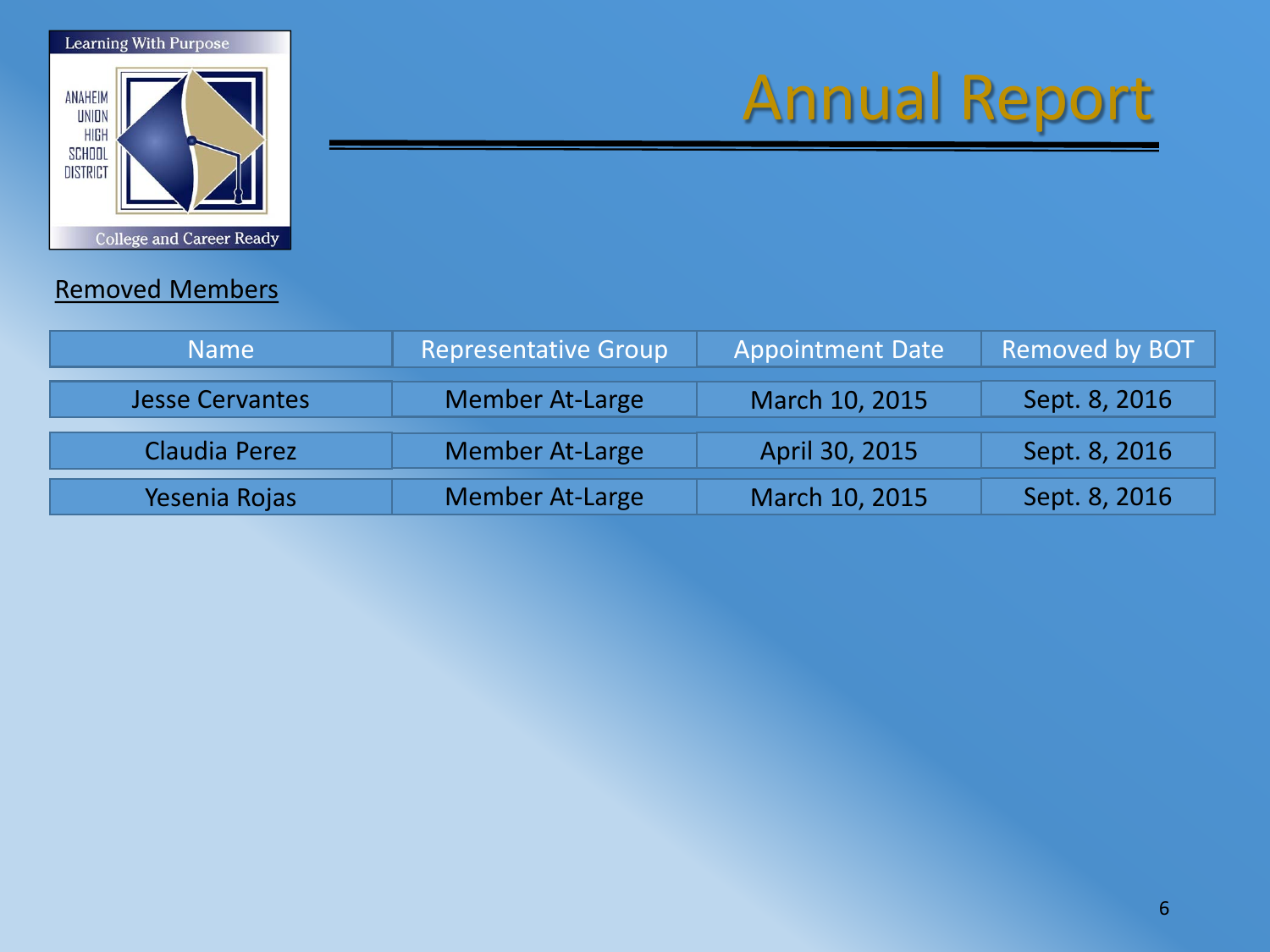

#### Committee Activities

The COC actively reviews Measure H expenditures, annual financial and performance audits, financial statements, and staff reports regarding Bond sales, use of the proceeds, and progress of various capital projects that are funded by Measure H proceeds.

The specific activities of the COC includes the following.

- 1. Review and approval of the Committee Bylaws
- 2. Review of current projects in the Facilities Master Plan, including updates
- 3. Visits to construction sites
- 4. Regular meetings as a committee
- 5. Presentation of the completed performance and financial audits
- 6. Review of Bond issuance details
- 7. Review of efforts of the District to maximize Bond revenues by accessing state matching funds and implementing cost-savings measures
- 8. Adherence to the Brown Act requirements of publicized and open meetings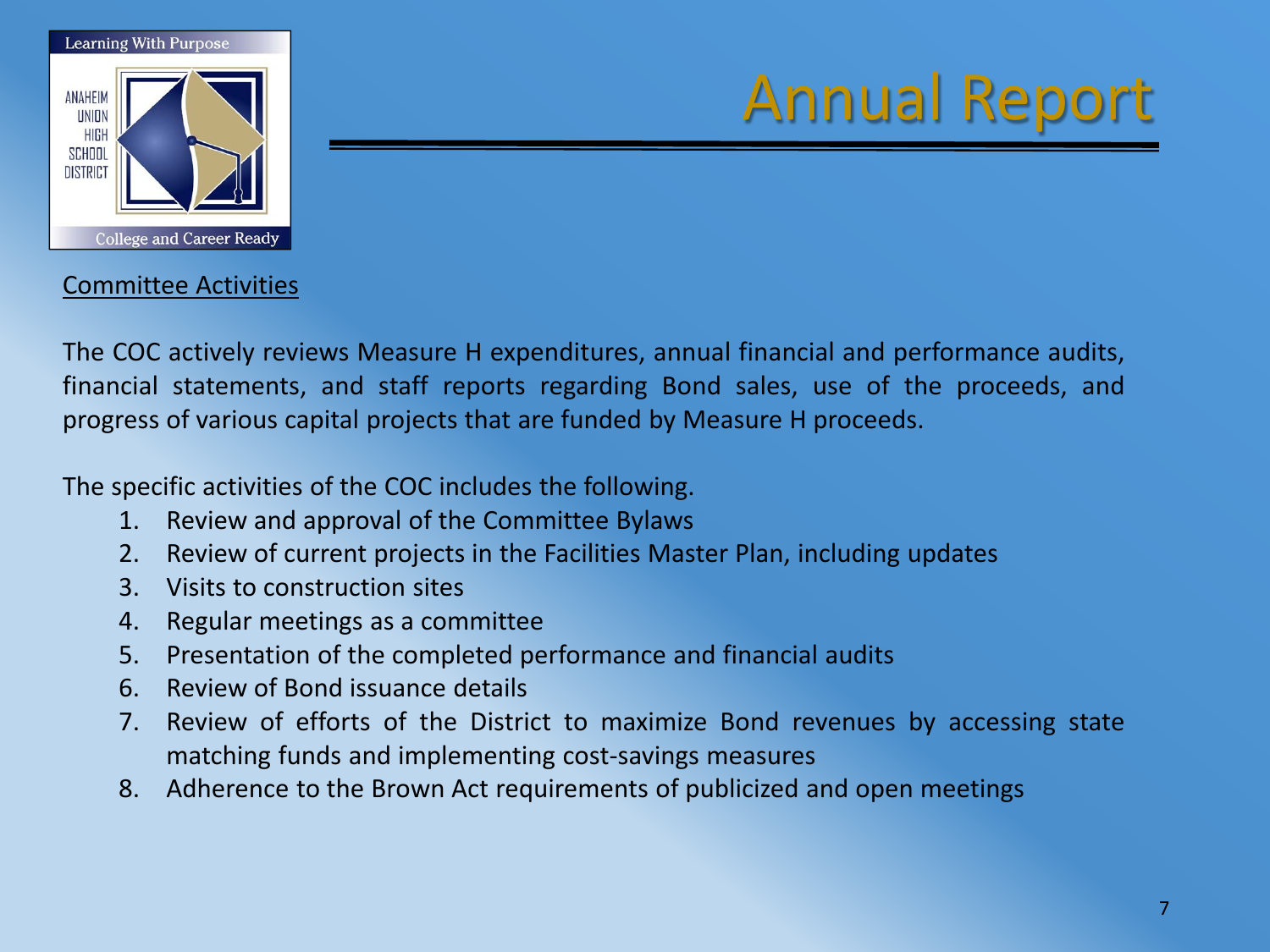

#### Committee Activities

- 9. Review of various reports and information including:
	- Performance Audits
	- Financial Audits
	- Quarterly expenditure reports
	- Construction project updates
	- Planning status of future construction projects utilizing Measure H Bond funds
	- Various staff reports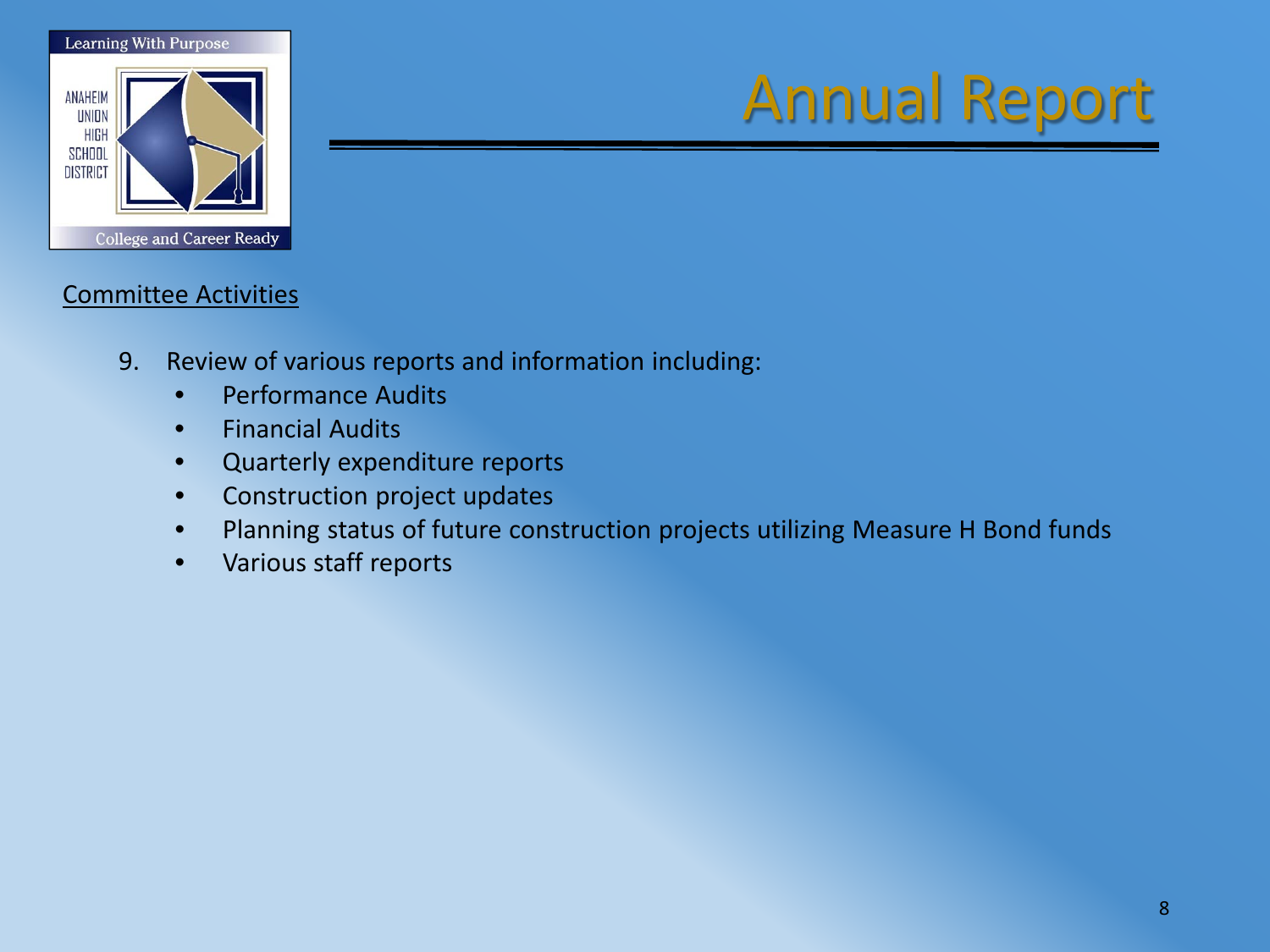

#### June 2015 – August 2016 Measure H Expenditure Summary

Bond Series 2015 Proceeds \$63,748,948.89 Expenditures as of August 31, 2016  $$28,486,661.08$ Balance Bond Series 2015 \$35,262,287.81

The following is the detail summary of the Measure H Expenditures as of August, 2016

|    | A. Design, Inspection, and Testing                    |                        | \$1,399,612.74  |
|----|-------------------------------------------------------|------------------------|-----------------|
|    | <b>A1. Construction</b>                               |                        | \$3,421,916.01  |
|    | <b>B.</b> 21 <sup>st</sup> Century Furniture          |                        | \$3,269,293.33  |
|    | C. 2012 Certificate of Participation Payoff           |                        | \$19,883,505.98 |
| D. | <b>Bond Administration Costs and Interest Expense</b> |                        | \$512,333.02    |
|    |                                                       | <b>TOTAL EXPENSES:</b> | \$28,486,661.08 |